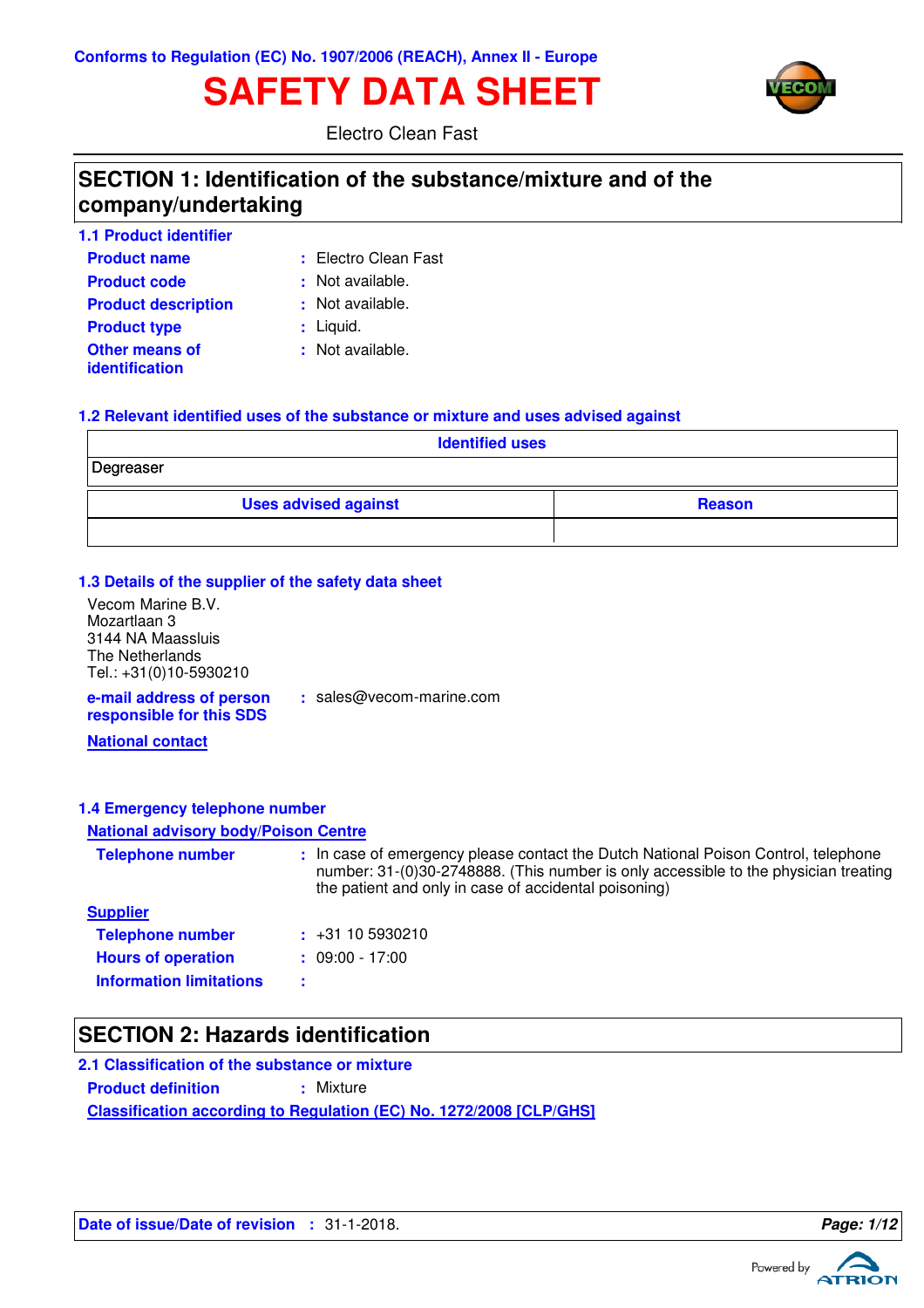# **SECTION 2: Hazards identification**

Skin Irrit. 2, H315 Skin Sens. 1, H317 Carc. 2, H351 STOT SE 3, H336 Aquatic Chronic 2, H411

### **Classification according to Directive 1999/45/EC [DPD]**

The product is classified as dangerous according to Directive 1999/45/EC and its amendments.

| <b>Classification</b>        | : Carc. Cat. 3; R40<br>N: R51/53                                                                 |
|------------------------------|--------------------------------------------------------------------------------------------------|
| <b>Human health hazards</b>  | : Limited evidence of a carcinogenic effect.                                                     |
| <b>Environmental hazards</b> | : Toxic to aquatic organisms, may cause long-term adverse effects in the aquatic<br>environment. |
|                              |                                                                                                  |

See Section 11 for more detailed information on health effects and symptoms. See Section 16 for the full text of the R phrases or H statements declared above.

| 2.2 Label elements<br><b>Hazard pictograms</b>                                     |                                                                                                                                                                                                                                                                                                                                                                         |
|------------------------------------------------------------------------------------|-------------------------------------------------------------------------------------------------------------------------------------------------------------------------------------------------------------------------------------------------------------------------------------------------------------------------------------------------------------------------|
| <b>Signal word</b>                                                                 | Warning                                                                                                                                                                                                                                                                                                                                                                 |
| <b>Hazard statements</b>                                                           | Causes skin irritation.<br>May cause an allergic skin reaction.<br>Suspected of causing cancer.<br>May cause drowsiness or dizziness.<br>Toxic to aquatic life with long lasting effects.                                                                                                                                                                               |
| <b>Precautionary statements</b>                                                    |                                                                                                                                                                                                                                                                                                                                                                         |
| <b>Prevention</b>                                                                  | : Avoid release to the environment. Wear protective gloves/protective clothing/eye<br>protection/face protection. Contaminated work clothing should not be allowed out of<br>the workplace. Wash hands thoroughly after handling. Avoid breathing<br>dust/fume/gas/mist/vapours/spray. Use only outdoors or in a well-ventilated area.                                  |
| <b>Response</b>                                                                    | : IF INHALED: Remove victim to fresh air and keep at rest in a position comfortable<br>for breathing. Call a POISON CENTER or physician if you feel unwell. IF ON SKIN<br>(or hair): Wash with plenty of soap and water. If skin irritation or rash occurs: Get<br>medical advice/attention. Take off contaminated clothing and wash before reuse.<br>Collect spillage. |
| <b>Storage</b>                                                                     | : Store locked up. Store in a well-ventilated place. Keep container tightly closed.                                                                                                                                                                                                                                                                                     |
| <b>Disposal</b>                                                                    | : Dispose of contents and container in accordance with all local, regional, national and<br>international regulations.                                                                                                                                                                                                                                                  |
| <b>Hazardous ingredients</b>                                                       | : tetrachloroethylene                                                                                                                                                                                                                                                                                                                                                   |
| <b>Supplemental label</b><br>elements                                              | : Not applicable.                                                                                                                                                                                                                                                                                                                                                       |
| <b>Special packaging requirements</b>                                              |                                                                                                                                                                                                                                                                                                                                                                         |
| <b>Containers to be fitted</b><br>with child-resistant<br>fastenings               | : Not applicable.                                                                                                                                                                                                                                                                                                                                                       |
| Tactile warning of danger : Not applicable.                                        |                                                                                                                                                                                                                                                                                                                                                                         |
| <b>2.3 Other hazards</b><br>Other hazards which do<br>not result in classification | : Not available.                                                                                                                                                                                                                                                                                                                                                        |

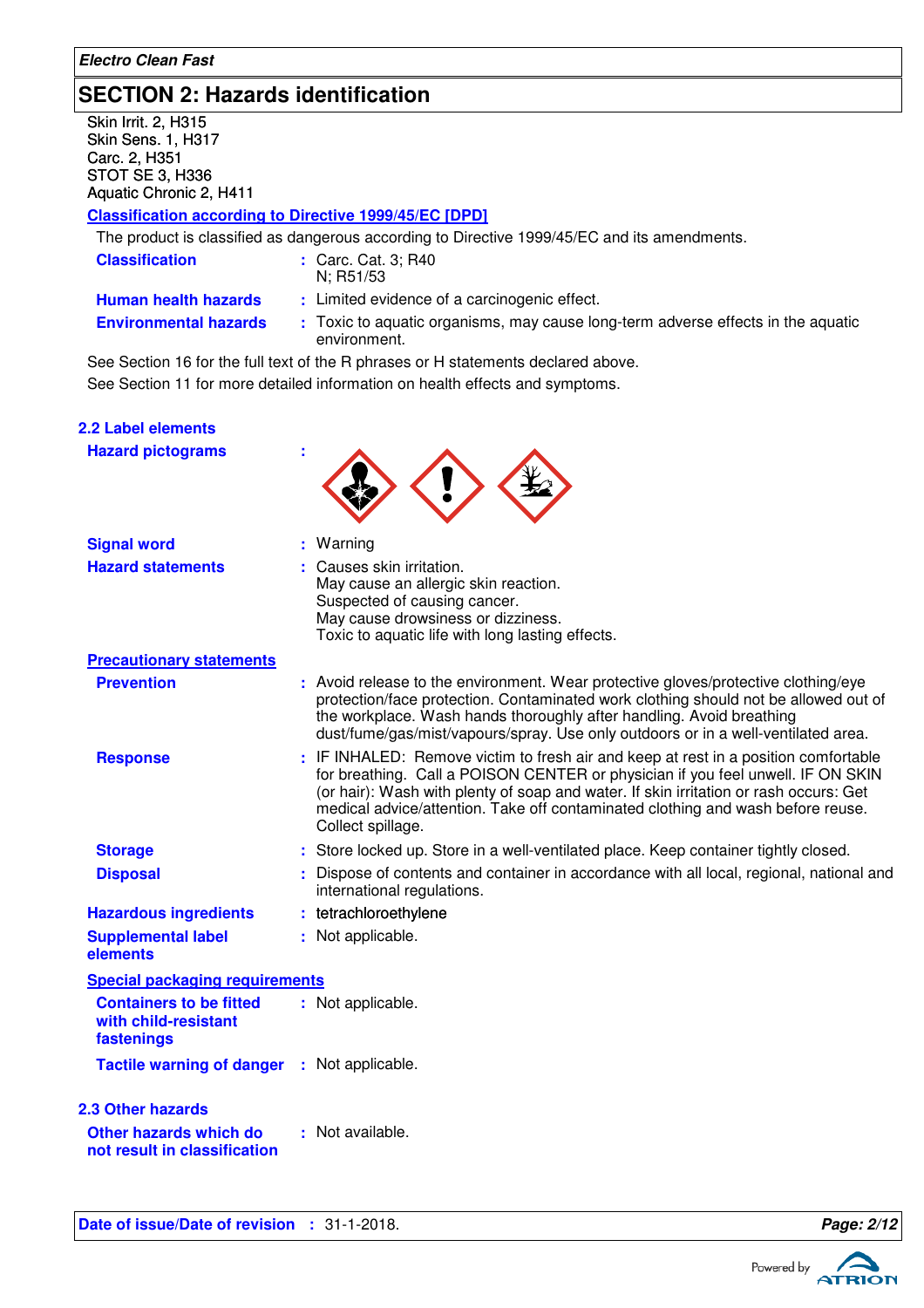# **SECTION 3: Composition/information on ingredients**

| <b>Substance/mixture</b>          | Mixture                                               |               |                                                                             |                                                                                                                 |             |
|-----------------------------------|-------------------------------------------------------|---------------|-----------------------------------------------------------------------------|-----------------------------------------------------------------------------------------------------------------|-------------|
|                                   |                                                       |               |                                                                             | <b>Classification</b>                                                                                           |             |
| <b>Product/ingredient</b><br>name | <b>Identifiers</b>                                    | $\frac{9}{6}$ | 67/548/EEC                                                                  | <b>Regulation (EC) No.</b><br>1272/2008 [CLP]                                                                   | <b>Type</b> |
| tetrachloroethylene               | EC: 204-825-9<br>CAS: 127-18-4<br>Index: 602-028-00-4 | $>= 90$       | Carc. Cat. 3; R40<br>N; R51/53                                              | <b>Skin Irrit. 2, H315</b><br>Skin Sens. 1, H317<br>Carc. 2, H351<br>STOT SE 3, H336<br>Aquatic Chronic 2, H411 | [1] [2]     |
|                                   |                                                       |               | See Section 16 for<br>the full text of the R-<br>phrases declared<br>above. | See Section 16 for the<br>I full text of the H<br>statements declared<br>above.                                 |             |

There are no additional ingredients present which, within the current knowledge of the supplier and in the concentrations applicable, are classified as hazardous to health or the environment, are PBTs or vPvBs or have been assigned a workplace exposure limit and hence require reporting in this section.

**T**<sub>vpe</sub>

[1] Substance classified with a health or environmental hazard

[2] Substance with a workplace exposure limit

[3] Substance meets the criteria for PBT according to Regulation (EC) No. 1907/2006, Annex XIII

[4] Substance meets the criteria for vPvB according to Regulation (EC) No. 1907/2006, Annex XIII

Occupational exposure limits, if available, are listed in Section 8.

# **SECTION 4: First aid measures**

### **4.1 Description of first aid measures**

| <b>.</b> Description of this call incasures |                                                                                                                                                                                                                                                                                                                                                                                                                 |
|---------------------------------------------|-----------------------------------------------------------------------------------------------------------------------------------------------------------------------------------------------------------------------------------------------------------------------------------------------------------------------------------------------------------------------------------------------------------------|
| <b>General</b>                              | : In all cases of doubt, or when symptoms persist, seek medical attention. Never give<br>anything by mouth to an unconscious person. If unconscious, place in recovery<br>position and seek medical advice.                                                                                                                                                                                                     |
| <b>Eye contact</b>                          | : Check for and remove any contact lenses. Immediately flush eyes with running water<br>for at least 15 minutes, keeping eyelids open. Seek immediate medical attention.                                                                                                                                                                                                                                        |
| <b>Inhalation</b>                           | : Remove to fresh air. Keep person warm and at rest. If not breathing, if breathing is<br>irregular or if respiratory arrest occurs, provide artificial respiration or oxygen by<br>trained personnel.                                                                                                                                                                                                          |
| <b>Skin contact</b>                         | : Remove contaminated clothing and shoes. Wash skin thoroughly with soap and<br>water or use recognised skin cleanser. Do NOT use solvents or thinners.                                                                                                                                                                                                                                                         |
| <b>Ingestion</b>                            | : If swallowed, seek medical advice immediately and show the container or label.<br>Keep person warm and at rest. Do not induce vomiting.                                                                                                                                                                                                                                                                       |
| <b>Protection of first-aiders</b>           | : No action shall be taken involving any personal risk or without suitable training. If it<br>is suspected that fumes are still present, the rescuer should wear an appropriate<br>mask or self-contained breathing apparatus. It may be dangerous to the person<br>providing aid to give mouth-to-mouth resuscitation. Wash contaminated clothing<br>thoroughly with water before removing it, or wear gloves. |

### **4.2 Most important symptoms and effects, both acute and delayed**

There are no data available on the preparation itself. The preparation has been assessed following the conventional method of the Dangerous Preparations Directive 1999/45/EC and classified for toxicological hazards accordingly. See sections 3 and 15 for details.

Exposure to component solvent vapour concentrations in excess of the stated occupational exposure limit may result in adverse health effects such as mucous membrane and respiratory system irritation and adverse effects on the kidneys, liver and central nervous system. Symptoms and signs include headache, dizziness, fatigue, muscular weakness, drowsiness and, in extreme cases, loss of consciousness.

Solvents may cause some of the above effects by absorption through the skin. Repeated or prolonged contact with the preparation may cause removal of natural fat from the skin, resulting in non-allergic contact dermatitis and absorption through the skin.

**Date of issue/Date of revision :** 31-1-2018. **Page: 3/12**

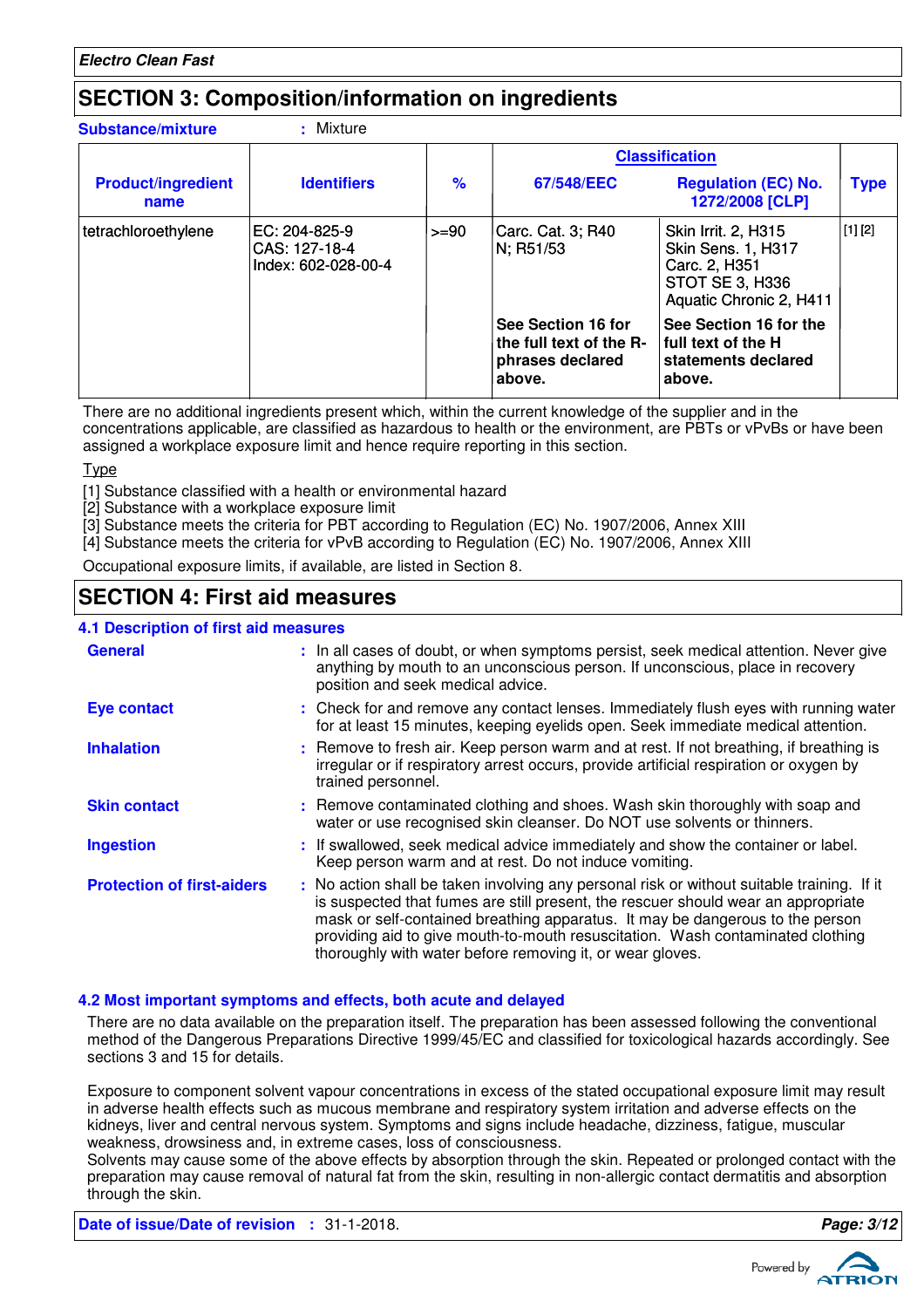# **SECTION 4: First aid measures**

If splashed in the eyes, the liquid may cause irritation and reversible damage.

Ingestion may cause nausea, diarrhea and vomiting.

This takes into account, where known, delayed and immediate effects and also chronic effects of components from short-term and long-term exposure by oral, inhalation and dermal routes of exposure and eye contact.

| 4.3 Indication of any immediate medical attention and special treatment needed |                                                                                                                                                                          |  |  |
|--------------------------------------------------------------------------------|--------------------------------------------------------------------------------------------------------------------------------------------------------------------------|--|--|
| <b>Notes to physician</b>                                                      | : In case of inhalation of decomposition products in a fire, symptoms may be delayed.<br>The exposed person may need to be kept under medical surveillance for 48 hours. |  |  |
| <b>Specific treatments</b>                                                     | : No specific treatment.                                                                                                                                                 |  |  |

See toxicological information (Section 11)

| <b>SECTION 5: Firefighting measures</b>                           |                                                                                                                              |  |
|-------------------------------------------------------------------|------------------------------------------------------------------------------------------------------------------------------|--|
| 5.1 Extinguishing media<br><b>Suitable extinguishing</b><br>media | $:$ Recommended: alcohol-resistant foam, $CO2$ , powders, water spray.                                                       |  |
| <b>Unsuitable extinguishing</b><br>media                          | : Do not use water jet.                                                                                                      |  |
|                                                                   | 5.2 Special hazards arising from the substance or mixture                                                                    |  |
| <b>Hazards from the</b><br>substance or mixture                   | : Fire will produce dense black smoke. Exposure to decomposition products may<br>cause a health hazard.                      |  |
| <b>Hazardous thermal</b><br>decomposition products                | : Decomposition products may include the following materials: carbon monoxide,<br>carbon dioxide, smoke, oxides of nitrogen. |  |
| <b>5.3 Advice for firefighters</b>                                |                                                                                                                              |  |
| <b>Special protective actions</b><br>for fire-fighters            | : Cool closed containers exposed to fire with water. Do not release runoff from fire to<br>drains or watercourses.           |  |
| <b>Special protective</b><br>equipment for fire-fighters          | : Appropriate breathing apparatus may be required.                                                                           |  |

# **SECTION 6: Accidental release measures**

|                                                                        | 6.1 Personal precautions, protective equipment and emergency procedures                                                                                                                                                                                                            |            |
|------------------------------------------------------------------------|------------------------------------------------------------------------------------------------------------------------------------------------------------------------------------------------------------------------------------------------------------------------------------|------------|
| For non-emergency<br>personnel                                         | : Exclude sources of ignition and ventilate the area. Avoid breathing vapour or mist.<br>Refer to protective measures listed in sections 7 and 8.                                                                                                                                  |            |
| For emergency responders :                                             | If specialised clothing is required to deal with the spillage, take note of any<br>information in Section 8 on suitable and unsuitable materials. See also the<br>information in "For non-emergency personnel".                                                                    |            |
| <b>6.2 Environmental</b><br>precautions                                | : Do not allow to enter drains or watercourses. If the product contaminates lakes,<br>rivers, or sewers, inform the appropriate authorities in accordance with local<br>regulations.                                                                                               |            |
| <b>6.3 Methods and materials</b><br>for containment and<br>cleaning up | : Contain and collect spillage with non-combustible, absorbent material e.g. sand,<br>earth, vermiculite or diatomaceous earth and place in container for disposal<br>according to local regulations (see section 13). Preferably clean with a detergent.<br>Avoid using solvents. |            |
| 6.4 Reference to other<br><b>sections</b>                              | : See Section 1 for emergency contact information.<br>See Section 8 for information on appropriate personal protective equipment.<br>See Section 13 for additional waste treatment information.                                                                                    |            |
| Date of issue/Date of revision : 31-1-2018.                            |                                                                                                                                                                                                                                                                                    | Page: 4/12 |
|                                                                        |                                                                                                                                                                                                                                                                                    |            |

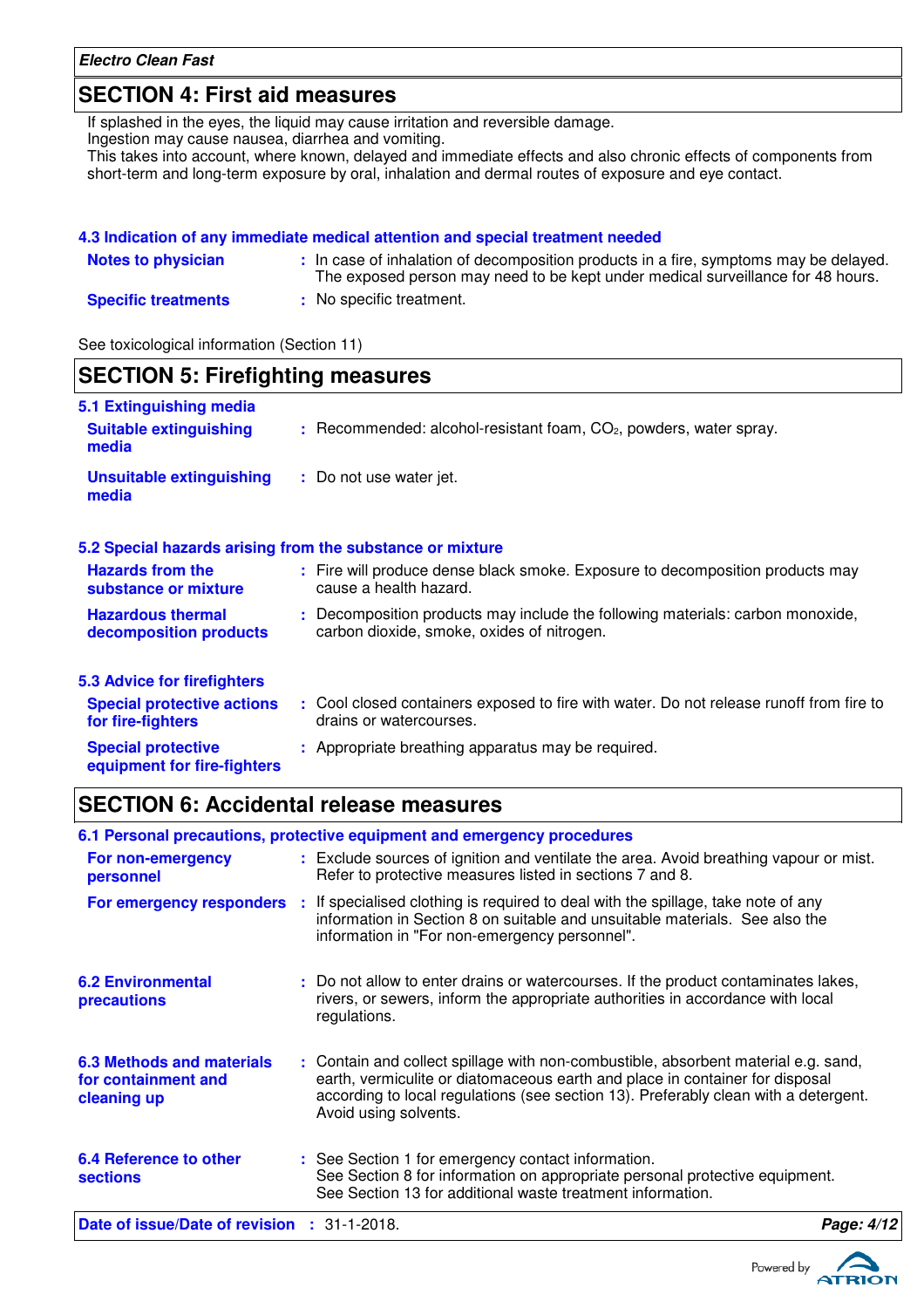# **SECTION 7: Handling and storage**

The information in this section contains generic advice and guidance. The list of Identified Uses in Section 1 should be consulted for any available use-specific information provided in the Exposure Scenario(s).

| <b>7.1 Precautions for safe</b><br>handling                                          | : Prevent the creation of flammable or explosive concentrations of vapours in air and<br>avoid vapour concentrations higher than the occupational exposure limits.<br>In addition, the product should only be used in areas from which all naked lights and<br>other sources of ignition have been excluded. Electrical equipment should be<br>protected to the appropriate standard.<br>To dissipate static electricity during transfer, earth drum and connect to receiving<br>container with bonding strap. Operators should wear antistatic footwear and clothing<br>and floors should be of the conducting type.<br>Keep away from heat, sparks and flame. No sparking tools should be used.<br>Avoid contact with skin and eyes. Avoid the inhalation of dust, particulates, spray or<br>mist arising from the application of this preparation. Avoid inhalation of dust from<br>sanding.<br>Eating, drinking and smoking should be prohibited in areas where this material is<br>handled, stored and processed.<br>Put on appropriate personal protective equipment (see Section 8).<br>Never use pressure to empty. Container is not a pressure vessel.<br>Always keep in containers made from the same material as the original one.<br>Comply with the health and safety at work laws.<br>Information on fire and explosion protection<br>Vapours are heavier than air and may spread along floors. Vapours may form<br>explosive mixtures with air. |
|--------------------------------------------------------------------------------------|----------------------------------------------------------------------------------------------------------------------------------------------------------------------------------------------------------------------------------------------------------------------------------------------------------------------------------------------------------------------------------------------------------------------------------------------------------------------------------------------------------------------------------------------------------------------------------------------------------------------------------------------------------------------------------------------------------------------------------------------------------------------------------------------------------------------------------------------------------------------------------------------------------------------------------------------------------------------------------------------------------------------------------------------------------------------------------------------------------------------------------------------------------------------------------------------------------------------------------------------------------------------------------------------------------------------------------------------------------------------------------------------------------------------------------------------------------------|
| <b>7.2 Conditions for safe</b><br>storage, including any<br><b>incompatibilities</b> | : Store in accordance with local regulations.<br>Notes on joint storage<br>Keep away from: oxidising agents, strong alkalis, strong acids.<br>Additional information on storage conditions<br>Observe label precautions. Store in a dry, cool and well-ventilated area. Keep away<br>from heat and direct sunlight. Keep away from sources of ignition. No smoking.<br>Prevent unauthorised access. Containers that have been opened must be carefully<br>resealed and kept upright to prevent leakage.                                                                                                                                                                                                                                                                                                                                                                                                                                                                                                                                                                                                                                                                                                                                                                                                                                                                                                                                                        |
| 7.3 Specific end use(s)                                                              |                                                                                                                                                                                                                                                                                                                                                                                                                                                                                                                                                                                                                                                                                                                                                                                                                                                                                                                                                                                                                                                                                                                                                                                                                                                                                                                                                                                                                                                                |
| <b>Recommendations</b>                                                               | : Not available.                                                                                                                                                                                                                                                                                                                                                                                                                                                                                                                                                                                                                                                                                                                                                                                                                                                                                                                                                                                                                                                                                                                                                                                                                                                                                                                                                                                                                                               |
| <b>Industrial sector specific</b><br><b>solutions</b>                                | : Not available.                                                                                                                                                                                                                                                                                                                                                                                                                                                                                                                                                                                                                                                                                                                                                                                                                                                                                                                                                                                                                                                                                                                                                                                                                                                                                                                                                                                                                                               |

# **SECTION 8: Exposure controls/personal protection**

The information in this section contains generic advice and guidance. The list of Identified Uses in Section 1 should be consulted for any available use-specific information provided in the Exposure Scenario(s).

### **8.1 Control parameters**

### **Occupational exposure limits**

| <b>Product/ingredient name</b> | <b>Exposure limit values</b>                                                                                                                                                              |
|--------------------------------|-------------------------------------------------------------------------------------------------------------------------------------------------------------------------------------------|
| tetrachloroethylene            | <b>ACGIH TLV (United States, 6/2013).</b><br>STEL: $685 \text{ mg/m}^3$ 15 minute(s).<br>STEL: 100 ppm 15 minute(s).<br>TWA: 170 mg/m <sup>3</sup> 8 hour(s).<br>TWA: $25$ ppm 8 hour(s). |

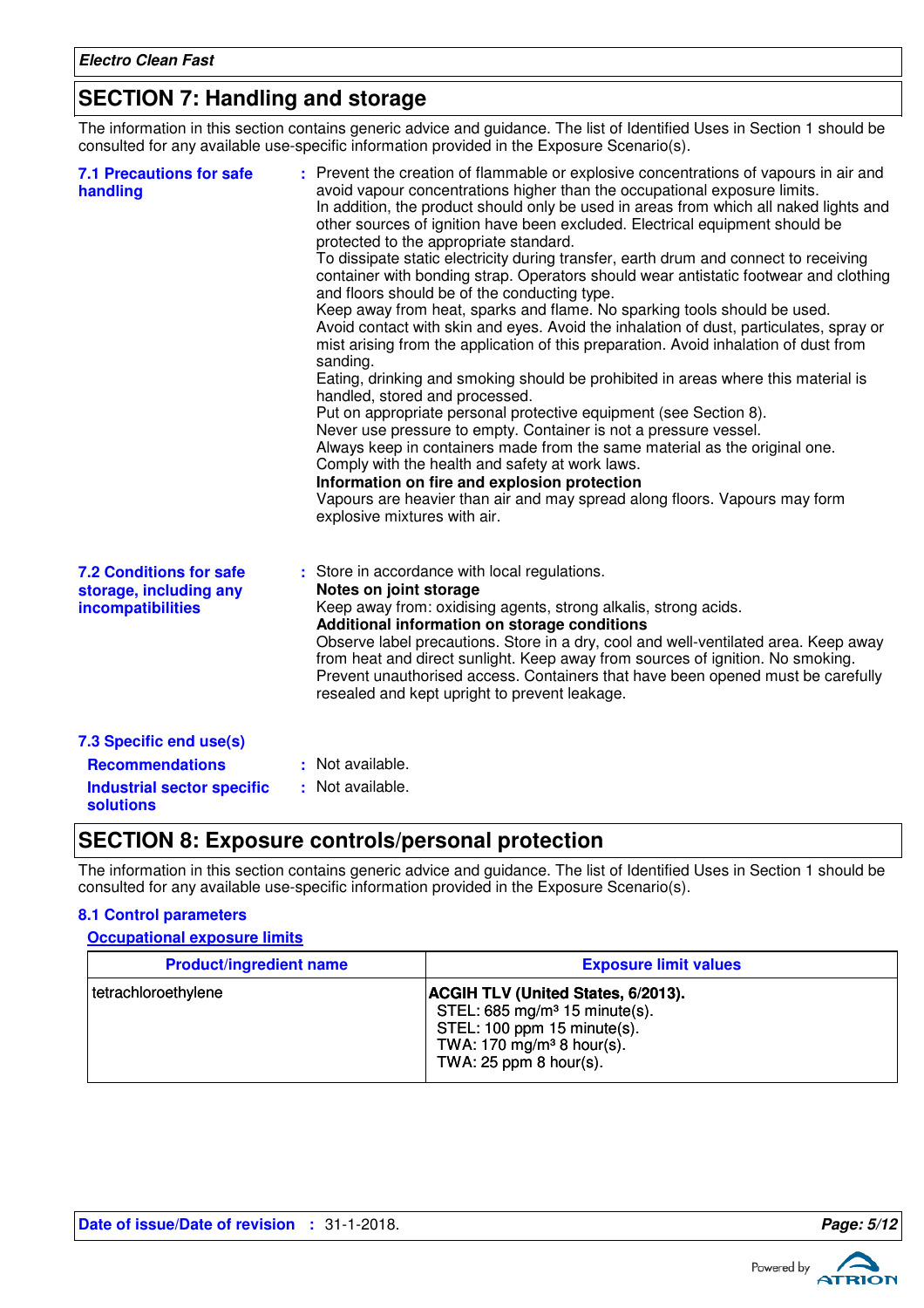# **SECTION 8: Exposure controls/personal protection**

| <b>Recommended monitoring</b><br>procedures                  | : If this product contains ingredients with exposure limits, personal, workplace<br>atmosphere or biological monitoring may be required to determine the effectiveness<br>of the ventilation or other control measures and/or the necessity to use respiratory<br>protective equipment. Reference should be made to European Standard EN 689 for<br>methods for the assessment of exposure by inhalation to chemical agents and<br>national guidance documents for methods for the determination of hazardous<br>substances. |
|--------------------------------------------------------------|------------------------------------------------------------------------------------------------------------------------------------------------------------------------------------------------------------------------------------------------------------------------------------------------------------------------------------------------------------------------------------------------------------------------------------------------------------------------------------------------------------------------------|
| <b>Derived effect levels</b><br>No DELs available.           |                                                                                                                                                                                                                                                                                                                                                                                                                                                                                                                              |
| <b>Predicted effect concentrations</b><br>No PECs available. |                                                                                                                                                                                                                                                                                                                                                                                                                                                                                                                              |
| <b>8.2 Exposure controls</b>                                 |                                                                                                                                                                                                                                                                                                                                                                                                                                                                                                                              |
| <b>Appropriate engineering</b><br><b>controls</b>            | : Provide adequate ventilation. Where reasonably practicable, this should be achieved<br>by the use of local exhaust ventilation and good general extraction. If these are not<br>sufficient to maintain concentrations of particulates and solvent vapours below the<br>OEL, suitable respiratory protection must be worn.                                                                                                                                                                                                  |
| <b>Individual protection measures</b>                        |                                                                                                                                                                                                                                                                                                                                                                                                                                                                                                                              |
| <b>Hygiene measures</b>                                      | : Wash hands, forearms and face thoroughly after handling chemical products, before<br>eating, smoking and using the lavatory and at the end of the working period.<br>Appropriate techniques should be used to remove potentially contaminated clothing.<br>Contaminated work clothing should not be allowed out of the workplace. Wash<br>contaminated clothing before reusing. Ensure that eyewash stations and safety<br>showers are close to the workstation location.                                                  |
| <b>Eye/face protection</b>                                   | : Wear safety glasses with side protection in accordance with EN 166.                                                                                                                                                                                                                                                                                                                                                                                                                                                        |
| <b>Skin protection</b>                                       |                                                                                                                                                                                                                                                                                                                                                                                                                                                                                                                              |
| <b>Hand protection</b>                                       | : Barrier creams may help to protect the exposed areas of the skin but should not be<br>applied once exposure has occurred.                                                                                                                                                                                                                                                                                                                                                                                                  |
| <b>Gloves</b>                                                | : Wear suitable gloves tested to EN374. The quality of the chemical-resistant<br>protective gloves must be chosen as a function of the specific workplace<br>concentrations and quantity of hazardous substances. Wear protective gloves:<br>polyvinyl alcohol (PVA) Viton®/butyl rubber                                                                                                                                                                                                                                     |
|                                                              | The recommendation for the type or types of glove to use when handling this product<br>is based on information from the following source:                                                                                                                                                                                                                                                                                                                                                                                    |
|                                                              | The user must check that the final choice of type of glove selected for handling this<br>product is the most appropriate and takes into account the particular conditions of<br>use, as included in the user's risk assessment.                                                                                                                                                                                                                                                                                              |
| <b>Body protection</b>                                       | : Personnel should wear antistatic clothing made of natural fibres or of high-<br>temperature-resistant synthetic fibres.                                                                                                                                                                                                                                                                                                                                                                                                    |
| <b>Other skin protection</b>                                 | : Appropriate footwear and any additional skin protection measures should be<br>selected based on the task being performed and the risks involved and should be<br>approved by a specialist before handling this product.                                                                                                                                                                                                                                                                                                    |
| <b>Respiratory protection</b>                                | : If workers are exposed to concentrations above the exposure limit, they must use<br>appropriate, certified respirators.                                                                                                                                                                                                                                                                                                                                                                                                    |
| <b>Environmental exposure</b><br>controls                    | : Do not allow to enter drains or watercourses.                                                                                                                                                                                                                                                                                                                                                                                                                                                                              |

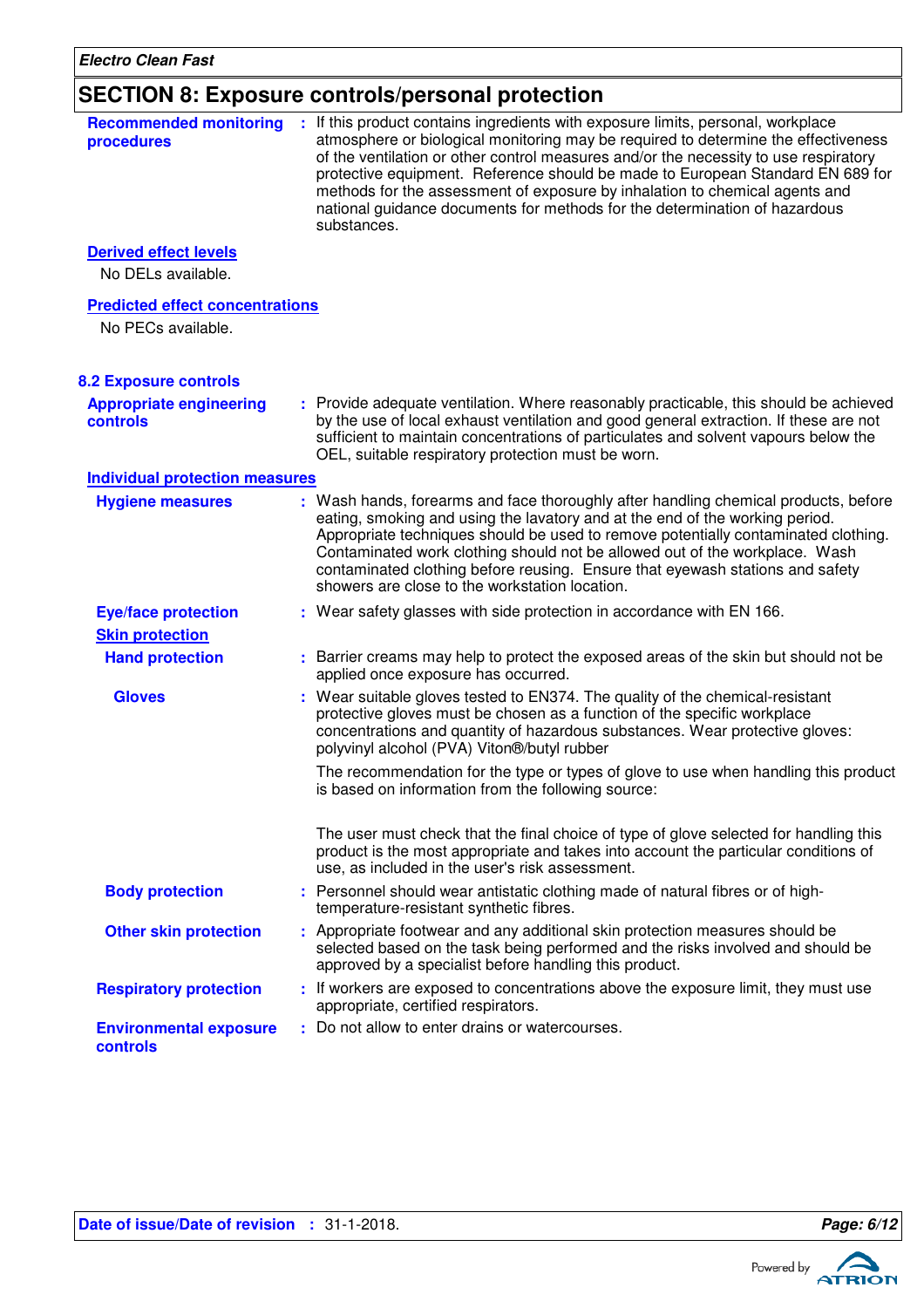# **SECTION 9: Physical and chemical properties**

#### **Initial boiling point and boiling : 121°C Physical state Melting point/freezing point range Vapour pressure Relative density Vapour density Solubility(ies)** Liquid. **:** -23,5°C **:** 1,61 to 1,63 **:** Not available. **:** 1,9 kPa [20°C] **:** Not available. **: Odour** : Characteristic. **pH Colour** Colourless. **Evaporation rate Auto-ignition temperature Flash point** Not applicable. **:** Closed cup: Not applicable. **:** Not available. **:** Not available. **:** Not available. **:** Not available. **: Viscosity Not available. Not available. Odour threshold Partition coefficient: noctanol/water Upper/lower flammability or explosive limits Explosive properties** : Not available. : Not available. **Oxidising properties : Not available. 9.1 Information on basic physical and chemical properties Appearance Burning time** : Not applicable. **Burning rate contract to the CO contract is Not applicable. Decomposition temperature :** Not available. **Flammability (solid, gas) :** Not available.

### **9.2 Other information**

No additional information.

# **SECTION 10: Stability and reactivity**

| <b>10.1 Reactivity</b>                          | : No specific test data related to reactivity available for this product or its ingredients.                                        |
|-------------------------------------------------|-------------------------------------------------------------------------------------------------------------------------------------|
| <b>10.2 Chemical stability</b>                  | : Stable under recommended storage and handling conditions (see section 7).                                                         |
| 10.3 Possibility of<br>hazardous reactions      | : Under normal conditions of storage and use, hazardous reactions will not occur.                                                   |
| <b>10.4 Conditions to avoid</b>                 | : When exposed to high temperatures may produce hazardous decomposition<br>products.                                                |
| 10.5 Incompatible materials                     | : Keep away from the following materials to prevent strong exothermic reactions:<br>oxidising agents, strong alkalis, strong acids. |
| <b>10.6 Hazardous</b><br>decomposition products | : Under normal conditions of storage and use, hazardous decomposition products<br>should not be produced.                           |
|                                                 |                                                                                                                                     |



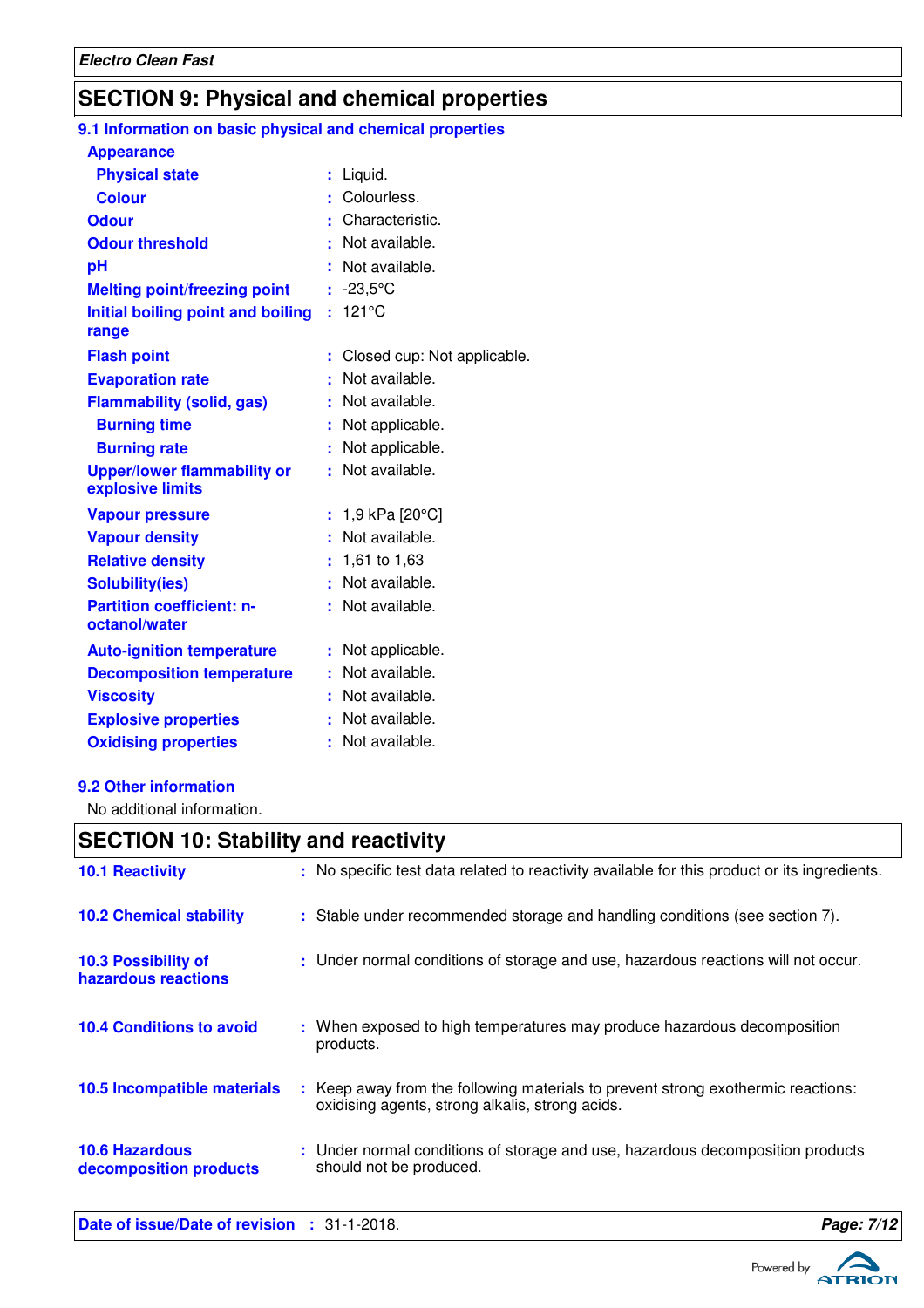# **SECTION 11: Toxicological information**

### **11.1 Information on toxicological effects**

There are no data available on the preparation itself. The preparation has been assessed following the conventional method of the Dangerous Preparations Directive 1999/45/EC and classified for toxicological hazards accordingly. See sections 3 and 15 for details.

Exposure to component solvent vapour concentrations in excess of the stated occupational exposure limit may result in adverse health effects such as mucous membrane and respiratory system irritation and adverse effects on the kidneys, liver and central nervous system. Symptoms and signs include headache, dizziness, fatigue, muscular weakness, drowsiness and, in extreme cases, loss of consciousness.

Solvents may cause some of the above effects by absorption through the skin. Repeated or prolonged contact with the preparation may cause removal of natural fat from the skin, resulting in non-allergic contact dermatitis and absorption through the skin.

If splashed in the eyes, the liquid may cause irritation and reversible damage.

Ingestion may cause nausea, diarrhea and vomiting.

This takes into account, where known, delayed and immediate effects and also chronic effects of components from short-term and long-term exposure by oral, inhalation and dermal routes of exposure and eye contact.

### **Acute toxicity**

| <b>Product/ingredient name</b>                   | <b>Result</b>    | <b>Species</b> | <b>Dose</b>           | <b>Exposure</b> |
|--------------------------------------------------|------------------|----------------|-----------------------|-----------------|
| tetrachloroethylene                              | LD50 Oral        | Rat - Female   | 2600 to 3000<br>mg/kg |                 |
| <b>Conclusion/Summary</b>                        | : Not available. |                |                       |                 |
| <b>Acute toxicity estimates</b>                  |                  |                |                       |                 |
| Not available.                                   |                  |                |                       |                 |
| <b>Irritation/Corrosion</b>                      |                  |                |                       |                 |
| <b>Conclusion/Summary</b>                        | : Not available. |                |                       |                 |
| <b>Sensitisation</b>                             |                  |                |                       |                 |
| <b>Conclusion/Summary</b>                        | : Not available. |                |                       |                 |
| <b>Mutagenicity</b>                              |                  |                |                       |                 |
| <b>Conclusion/Summary</b>                        | : Not available. |                |                       |                 |
| <b>Carcinogenicity</b>                           |                  |                |                       |                 |
| <b>Conclusion/Summary</b>                        | : Not available. |                |                       |                 |
| <b>Reproductive toxicity</b>                     |                  |                |                       |                 |
| <b>Conclusion/Summary</b>                        | : Not available. |                |                       |                 |
| <b>Teratogenicity</b>                            |                  |                |                       |                 |
| <b>Conclusion/Summary</b>                        | : Not available. |                |                       |                 |
| Specific target organ toxicity (single exposure) |                  |                |                       |                 |
| <b>Droduct/ingradiant name</b>                   |                  | Catogony       | <b>Doute of</b>       | Tornat ornane   |

| <b>Product/ingredient name</b> | <b>Category</b> | <b>Route of</b><br>exposure | <b>Target organs</b> |
|--------------------------------|-----------------|-----------------------------|----------------------|
| tetrachloroethylene            | Category 3      | Not determined              | Narcotic effects     |

**Specific target organ toxicity (repeated exposure)** Not available.

### **Aspiration hazard**

Not available.

### **Other information :**

: Not available.

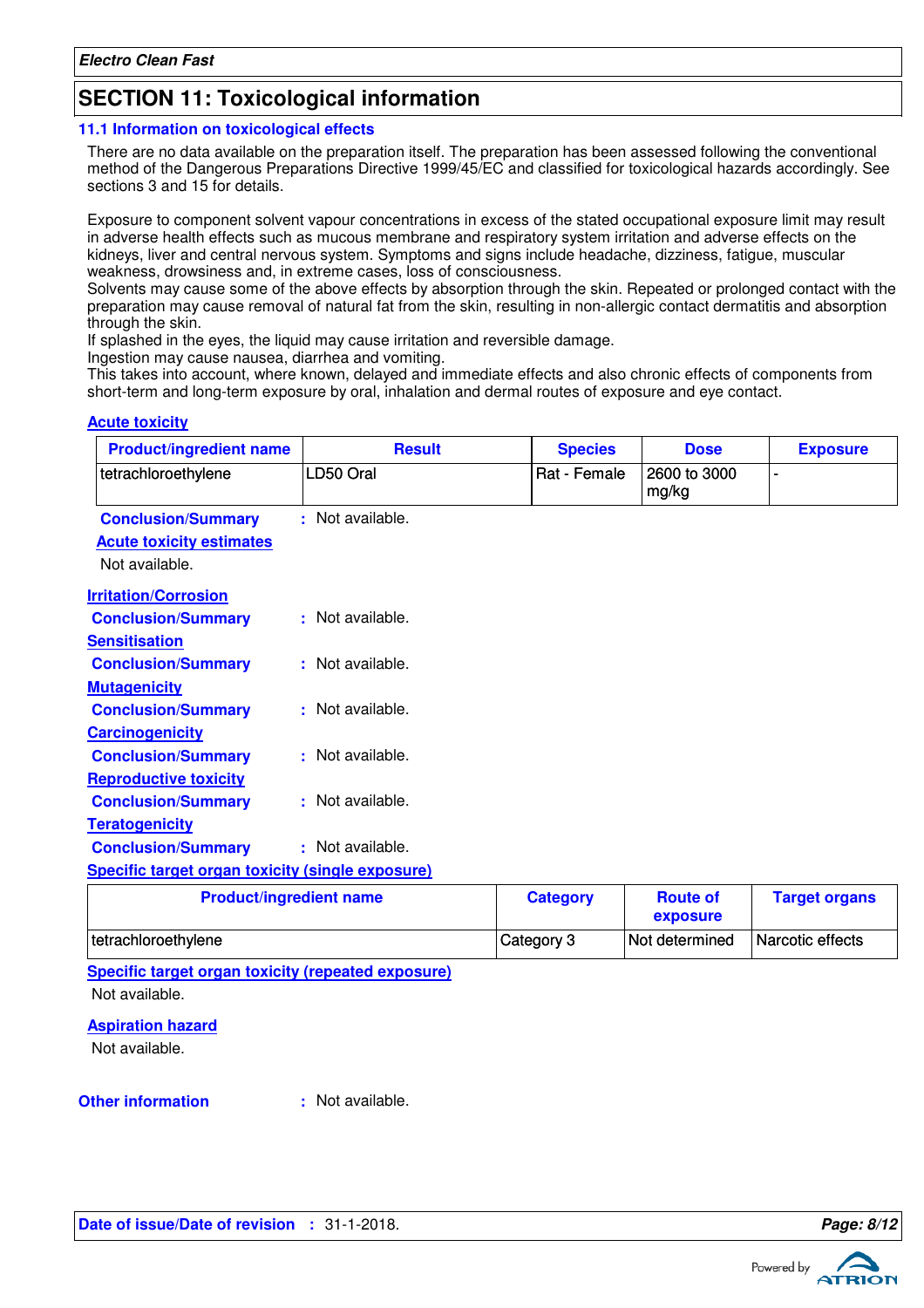# **SECTION 12: Ecological information**

### **12.1 Toxicity**

There are no data available on the preparation itself. Do not allow to enter drains or watercourses.

The preparation has been assessed following the conventional method of the Dangerous Preparations Directive 1999/45/EC and is classified for eco-toxicological properties accordingly. See Sections 3 and 15 for details.

| <b>Product/ingredient name</b> | <b>Result</b>                                                                               | <b>Species</b>                                                                            | <b>Exposure</b>                                |
|--------------------------------|---------------------------------------------------------------------------------------------|-------------------------------------------------------------------------------------------|------------------------------------------------|
| tetrachloroethylene            | Acute LC50 5 mg/l<br>Chronic NOEC 0,4 mg/L Fresh water<br>Chronic NOEC 500 ug/L Fresh water | Fish<br>Daphnia - Daphnia magna<br>Fish - Pimephales promelas -<br>Larvae - 30 to 35 days | 196 hours<br>$ 21$ days<br>$ 32 \text{ days} $ |

**Conclusion/Summary :** Not available.

### **12.2 Persistence and degradability**

**Conclusion/Summary :** Not available.

### **12.3 Bioaccumulative potential**

| <b>Product/ingredient name</b> | <b>LogP</b> <sub>ow</sub> | <b>DOC</b><br>DU) | <b>Potential</b> |
|--------------------------------|---------------------------|-------------------|------------------|
| I tetrachloroethylene          | 2,53                      | 49                | low              |

| 12.4 Mobility in soil                            |                  |
|--------------------------------------------------|------------------|
| <b>Soil/water partition</b><br>coefficient (Koc) | : Not available. |
| <b>Mobility</b>                                  | : Not available. |

| 12.5 Results of PBT and vPvB assessment |                   |
|-----------------------------------------|-------------------|
| <b>PBT</b>                              | : Not applicable. |
| <b>vPvB</b>                             | : Not applicable. |

**12.6 Other adverse effects** : No known significant effects or critical hazards.

# **SECTION 13: Disposal considerations**

The information in this section contains generic advice and guidance. The list of Identified Uses in Section 1 should be consulted for any available use-specific information provided in the Exposure Scenario(s).

Do not allow to enter drains or watercourses.

Dispose of according to all federal, state and local applicable regulations.

### **13.1 Waste treatment methods**

| <b>Product</b>             |                                                                                                                                                                                                                                                                                                                                                                                                                                                                                                                                                               |
|----------------------------|---------------------------------------------------------------------------------------------------------------------------------------------------------------------------------------------------------------------------------------------------------------------------------------------------------------------------------------------------------------------------------------------------------------------------------------------------------------------------------------------------------------------------------------------------------------|
| <b>Methods of disposal</b> | : The generation of waste should be avoided or minimised wherever possible.<br>Significant quantities of waste product residues should not be disposed of via the<br>foul sewer but processed in a suitable effluent treatment plant. Dispose of surplus<br>and non-recyclable products via a licensed waste disposal contractor. Disposal of<br>this product, solutions and any by-products should at all times comply with the<br>requirements of environmental protection and waste disposal legislation and any<br>regional local authority requirements. |
| <b>Hazardous waste</b>     | : The classification of the product may meet the criteria for a hazardous waste.                                                                                                                                                                                                                                                                                                                                                                                                                                                                              |
| <b>Packaging</b>           |                                                                                                                                                                                                                                                                                                                                                                                                                                                                                                                                                               |
| <b>Methods of disposal</b> | : The generation of waste should be avoided or minimised wherever possible. Waste<br>packaging should be recycled. Incineration or landfill should only be considered<br>when recycling is not feasible.                                                                                                                                                                                                                                                                                                                                                      |

**Date of issue/Date of revision :** 31-1-2018. **Page: 9/12**

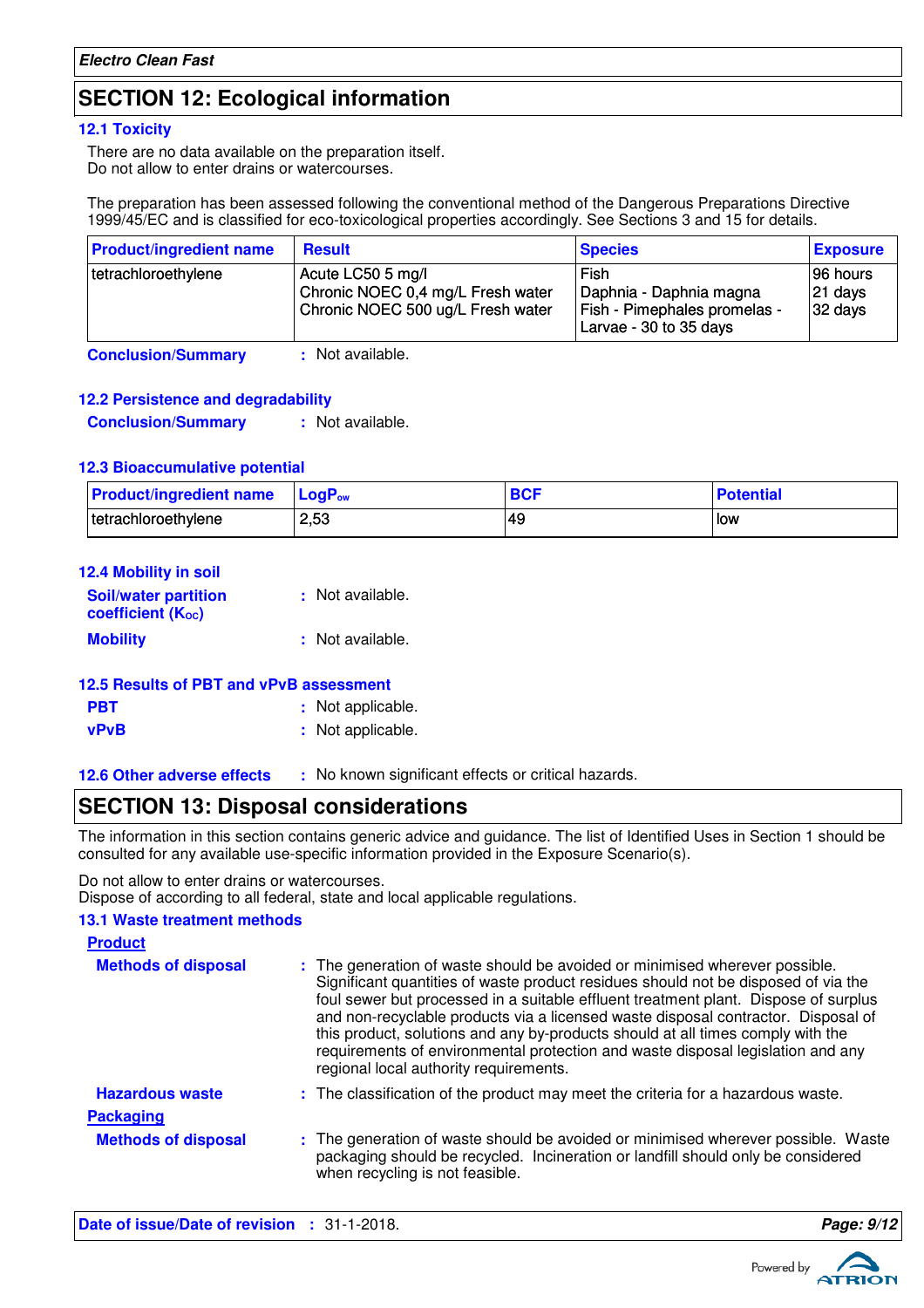# **SECTION 13: Disposal considerations**

**Special precautions :** This material and its container must be disposed of in a safe way. Care should be taken when handling emptied containers that have not been cleaned or rinsed out. Empty containers or liners may retain some product residues. Avoid dispersal of spilt material and runoff and contact with soil, waterways, drains and sewers.

# **SECTION 14: Transport information**

|                                                | <b>ADR/RID</b>                                                                                                                                                                                                                               | <b>ADN/ADNR</b>                                                                                                                                                                                                                              | <b>IMDG</b>                                                                                                                                                                                                                                  | <b>IATA</b>                                                                                                                                                                                                                                                                                                                                |
|------------------------------------------------|----------------------------------------------------------------------------------------------------------------------------------------------------------------------------------------------------------------------------------------------|----------------------------------------------------------------------------------------------------------------------------------------------------------------------------------------------------------------------------------------------|----------------------------------------------------------------------------------------------------------------------------------------------------------------------------------------------------------------------------------------------|--------------------------------------------------------------------------------------------------------------------------------------------------------------------------------------------------------------------------------------------------------------------------------------------------------------------------------------------|
| 14.1 UN number                                 | <b>UN1897</b>                                                                                                                                                                                                                                | <b>UN1897</b>                                                                                                                                                                                                                                | <b>UN1897</b>                                                                                                                                                                                                                                | <b>UN1897</b>                                                                                                                                                                                                                                                                                                                              |
| 14.2 UN proper<br>shipping name                | <b>TETRACHLOROETHYLENE</b>                                                                                                                                                                                                                   | <b>TETRACHLOROETHYLENE</b>                                                                                                                                                                                                                   | TETRACHLOROETHYLENE.<br>Marine pollutant<br>(tetrachloroethylene)                                                                                                                                                                            | Tetrachloroethylene                                                                                                                                                                                                                                                                                                                        |
| <b>14.3 Transport</b><br>hazard class(es)      | 6.1                                                                                                                                                                                                                                          | 6.1                                                                                                                                                                                                                                          | 6.1                                                                                                                                                                                                                                          | 6.1                                                                                                                                                                                                                                                                                                                                        |
| 14.4 Packing<br>group                          | Ш                                                                                                                                                                                                                                            | III                                                                                                                                                                                                                                          | III                                                                                                                                                                                                                                          | Ш                                                                                                                                                                                                                                                                                                                                          |
| 14.5<br><b>Environmental</b><br>hazards        | Yes.                                                                                                                                                                                                                                         | Yes.                                                                                                                                                                                                                                         | Yes.                                                                                                                                                                                                                                         | Yes.                                                                                                                                                                                                                                                                                                                                       |
| <b>14.6 Special</b><br>precautions for<br>user | <b>Transport within</b><br>user's premises:<br>always transport in<br>closed containers that<br>are upright and<br>secure. Ensure that<br>persons transporting<br>the product know what<br>to do in the event of an<br>accident or spillage. | <b>Transport within</b><br>user's premises:<br>always transport in<br>closed containers that<br>are upright and<br>secure. Ensure that<br>persons transporting<br>the product know what<br>to do in the event of an<br>accident or spillage. | <b>Transport within</b><br>user's premises:<br>always transport in<br>closed containers that<br>are upright and<br>secure. Ensure that<br>persons transporting<br>the product know what<br>to do in the event of an<br>accident or spillage. | <b>Transport within</b><br>user's premises:<br>always transport in<br>closed containers that<br>are upright and<br>secure. Ensure that<br>persons transporting<br>the product know what<br>to do in the event of an<br>accident or spillage.                                                                                               |
| <b>Additional</b><br>information               | <b>Hazard identification</b><br>number<br>60<br><b>Limited quantity</b><br>5L<br>Tunnel code<br>(E)                                                                                                                                          |                                                                                                                                                                                                                                              | <b>Emergency</b><br>schedules (EmS)<br>$F-A, S-A$                                                                                                                                                                                            | <b>Passenger and</b><br><b>Cargo Aircraft</b><br>Quantity limitation:<br>60L<br>Packaging<br>instructions: 655<br><b>Cargo Aircraft Only</b><br>Quantity limitation:<br>220 L<br>Packaging<br>instructions: 663<br><b>Limited Quantities -</b><br><b>Passenger Aircraft</b><br>Quantity limitation: 2 L<br>Packaging<br>instructions: Y642 |

**14.7 Transport in bulk according to Annex II of MARPOL 73/78 and the IBC Code :** Not available.

**Date of issue/Date of revision :** 31-1-2018. **Page: 10/12 Page: 10/12** 

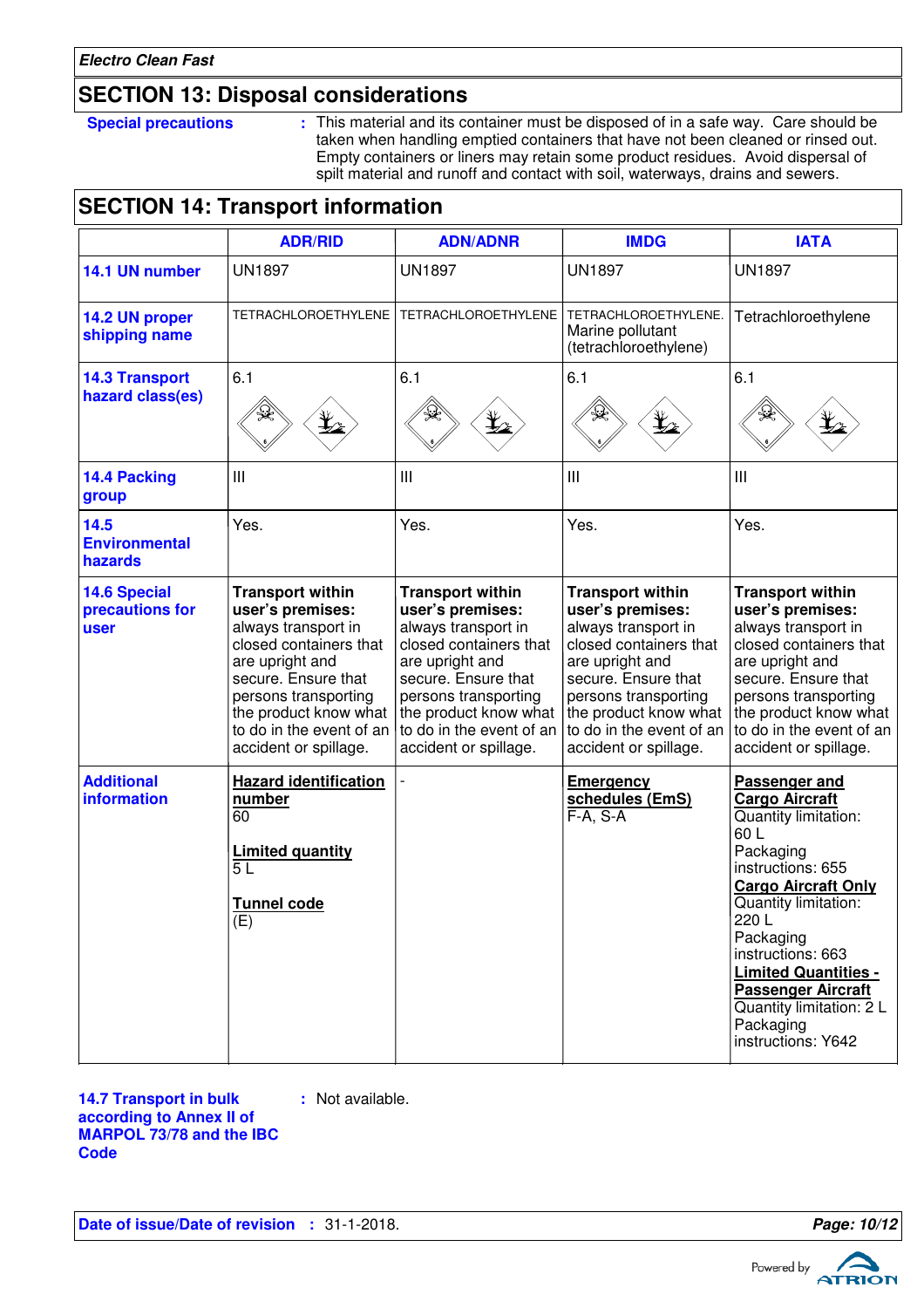# **SECTION 15: Regulatory information**

| $\overline{O}$ . $\overline{O}$ , $\overline{O}$ , $\overline{O}$ , $\overline{O}$ , $\overline{O}$ , $\overline{O}$ , $\overline{O}$ , $\overline{O}$ , $\overline{O}$ , $\overline{O}$ , $\overline{O}$ , $\overline{O}$ , $\overline{O}$ , $\overline{O}$ , $\overline{O}$ , $\overline{O}$ , $\overline{O}$ , $\overline{O}$ , $\overline{O}$ , |                                     |                                          |                                                                                                                                                                                                                                                              |                          |
|-----------------------------------------------------------------------------------------------------------------------------------------------------------------------------------------------------------------------------------------------------------------------------------------------------------------------------------------------------|-------------------------------------|------------------------------------------|--------------------------------------------------------------------------------------------------------------------------------------------------------------------------------------------------------------------------------------------------------------|--------------------------|
| 15.1 Safety, health and environmental regulations/legislation specific for the substance or mixture                                                                                                                                                                                                                                                 |                                     |                                          |                                                                                                                                                                                                                                                              |                          |
| EU Regulation (EC) No. 1907/2006 (REACH)                                                                                                                                                                                                                                                                                                            |                                     |                                          |                                                                                                                                                                                                                                                              |                          |
| Annex XIV - List of substances subject to authorisation                                                                                                                                                                                                                                                                                             |                                     |                                          |                                                                                                                                                                                                                                                              |                          |
| <b>Substances of very high concern</b>                                                                                                                                                                                                                                                                                                              |                                     |                                          |                                                                                                                                                                                                                                                              |                          |
| None of the components are listed.                                                                                                                                                                                                                                                                                                                  |                                     |                                          |                                                                                                                                                                                                                                                              |                          |
| <b>Annex XVII - Restrictions</b><br>on the manufacture,<br>placing on the market and<br>use of certain dangerous<br>substances, mixtures and<br><b>articles</b>                                                                                                                                                                                     | : Not applicable.                   |                                          |                                                                                                                                                                                                                                                              |                          |
| <b>Other EU regulations</b>                                                                                                                                                                                                                                                                                                                         |                                     |                                          |                                                                                                                                                                                                                                                              |                          |
| <b>VOC for Ready-for-Use</b><br><b>Mixture</b>                                                                                                                                                                                                                                                                                                      | : Not applicable.                   |                                          |                                                                                                                                                                                                                                                              |                          |
| <b>Europe inventory</b>                                                                                                                                                                                                                                                                                                                             |                                     | : All components are listed or exempted. |                                                                                                                                                                                                                                                              |                          |
| <b>Black List Chemicals</b>                                                                                                                                                                                                                                                                                                                         | : Not listed                        |                                          |                                                                                                                                                                                                                                                              |                          |
| <b>Priority List Chemicals</b>                                                                                                                                                                                                                                                                                                                      | : Not listed                        |                                          |                                                                                                                                                                                                                                                              |                          |
| <b>Integrated pollution</b><br>prevention and control<br>list (IPPC) - Air                                                                                                                                                                                                                                                                          | : Listed                            |                                          |                                                                                                                                                                                                                                                              |                          |
| <b>Integrated pollution</b><br>prevention and control<br>list (IPPC) - Water                                                                                                                                                                                                                                                                        | : Not listed                        |                                          |                                                                                                                                                                                                                                                              |                          |
| <b>Product/ingredient name</b>                                                                                                                                                                                                                                                                                                                      | <b>Carcinogenic</b><br>effects      | <b>Mutagenic effects</b>                 | <b>Developmental</b><br>effects                                                                                                                                                                                                                              | <b>Fertility effects</b> |
| tetrachloroethylene                                                                                                                                                                                                                                                                                                                                 | Carc. 2, H351                       | $\overline{\phantom{0}}$                 |                                                                                                                                                                                                                                                              |                          |
| <b>Industrial use</b>                                                                                                                                                                                                                                                                                                                               | to the use of this product at work. |                                          | : The information contained in this safety data sheet does not constitute the user's<br>own assessment of workplace risks, as required by other health and safety<br>legislation. The provisions of the national health and safety at work regulations apply |                          |
| <b>International regulations</b>                                                                                                                                                                                                                                                                                                                    |                                     |                                          |                                                                                                                                                                                                                                                              |                          |
| <b>Chemical Weapons</b><br><b>Convention List Schedule I</b><br><b>Chemicals</b>                                                                                                                                                                                                                                                                    | : Not listed                        |                                          |                                                                                                                                                                                                                                                              |                          |
| <b>Chemical Weapons</b><br><b>Convention List Schedule II</b><br><b>Chemicals</b>                                                                                                                                                                                                                                                                   | : Not listed                        |                                          |                                                                                                                                                                                                                                                              |                          |
| <b>Chemical Weapons</b><br><b>Convention List Schedule III</b><br><b>Chemicals</b>                                                                                                                                                                                                                                                                  | : Not listed                        |                                          |                                                                                                                                                                                                                                                              |                          |
| <b>15.2 Chemical Safety</b>                                                                                                                                                                                                                                                                                                                         | : Not yet complete.                 |                                          |                                                                                                                                                                                                                                                              |                          |

**Assessment**